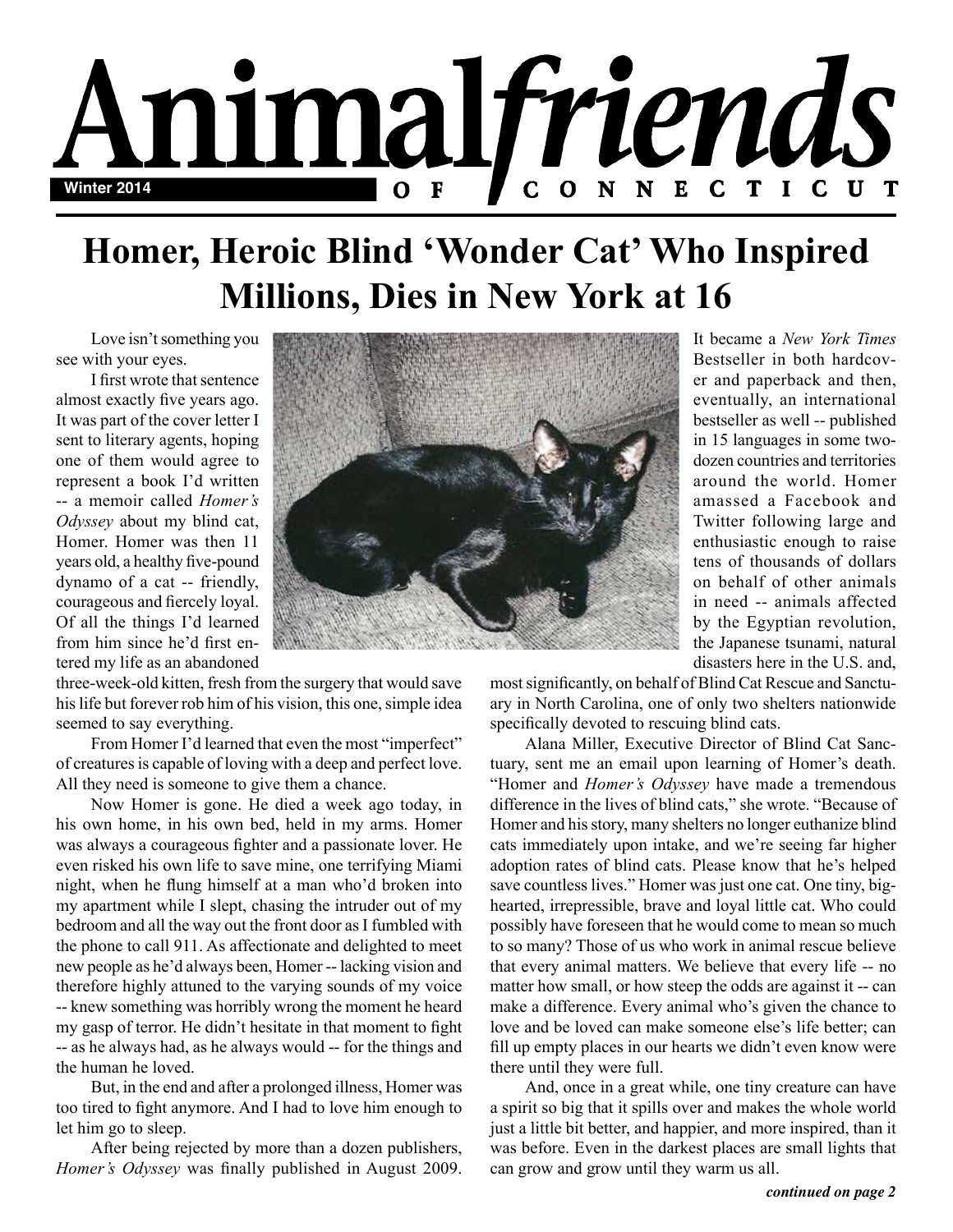

#### *UNITED WAY*

You can donate while at work by making a contribution to THE UNITED WAY. Just specify that your donation is intended for AFOC. Please use the following letters and numbers on the form: AG 0640.



### *Sunshine Fund*

Sunshine was a dog that came to us many years ago. She was a Shepherd Husky cross and was found in a project in Hartford with one eye poked out by a stick. The owners signed the dog over to AFOC. We had her injuries treated and we found her a wonderful home. She lived to be over 14 years old. What happened to Sunshine was just the beginning of many years involved in rescuing injured and abused animals. This fund is in her memory.



### *I-GIVE MATCHING CONTRIBUTIONS*

Register with I-Give on line. Shop on line with major retailers and help AFOC at the same time! All consumer transactions will contain a percentage donated to AFOC.



### *Sponsorship Program*

We have many cats that are not adoptable or hard to place. We are looking for sponsors willing to sponsor a rescue cat by helping to cover the cost of food, litter, and basic medicine. Our goal is to sponsor every cat.

*ANOTHER CONVENIENT WAY OF GIFT GIVING!*

You can now use your credit card and make a donation on-line through PayPal. Just go directly to our website for further details (www.afocinc.org).



#### **Judy Levy**, *Director* **Jo-Ann Regan**, *Editor*

**Animal Friends of Connecticut, Inc.** P.O. Box 370306 West Hartford, Connecticut 06137-0306 (860) 827-0381 Newsletter e-mail: **newsletter@afocinc.org**

#### *Homer - continued from page 1*

Homer was one such light. I've always donated 10 percent of my royalties from *Homer's Odyssey* to organizations that serve abused, abandoned and disabled animals. To keep Homer's legacy alive, I'm establishing the Homer's Heroes Fund, which each year will donate a portion of the royalties from all my books to a shelter or rescue group doing outstanding work on behalf of "special needs" animals.

My most recent book, *Love Saves the Day* -- a novel narrated from the perspective of an opinionated tabby named Prudence (the best way to describe it is probably as *The Art of Racing in the Rain* for cat lovers) will come out in paperback October 22. In Homer's name, I will be donating to Blind Cat Rescue 100 percent of my royalties on all copies of the paperback, preordered or sold between now and October 27.

It's been hard to come to terms with my grief in the week since I lost Homer. I still don't quite know how to *be* or move or sit in my home without Homer in it -- without him following me down the hall, or curled up in my lap, or resting on my left knee as I sit at my computer to write. It feels as if I've lost some essential part of my body -- some part of me that isn't there anymore, but where I still feel what doctors call "phantom pain," because my mind keeps trying to send nerve impulses there, refusing to accept that that part of me is gone.

But even as I mourn Homer's death, I celebrate his life. Who could have foreseen 16 years ago, when I first adopted him as the tiny kitten nobody else wanted because he was blind, all the lives he would touch, all the people who would love him, how much of a difference his life would make?

Homer was the world's cat. In just the few days since I let his fans know of his passing, I've gotten thousands of emails and cards from across the globe -- Japan, India, the Netherlands, Italy, France, Poland, Brazil, Russia and South Africa, as well as the U.S. I've heard from retired Marines, from soldiers serving overseas, from men and women of the clergy who've used Homer's story in sermons and homilies, homemakers, cancer survivors, shelter volunteers, ten-year-old children who've written about Homer for school reports. I've gotten letters from people who read *Homer's Odyssey* to their elderly parents in nursing homes and from people who are blind themselves and appreciate a story that lets others know that just because someone is blind, that doesn't mean they're not "normal."

Perhaps Homer's life is best summed up by the blind Greek poet I named him for in this passage from *The Odyssey,* written over two thousand years ago: *No one has yet been so fortunate as you have been, nor ever will be, for you have been adored by us all.*

But, first and always, Homer was my cat, my little boy, my "Homer Bear." I may have been his eyes in this life, but he was my whole heart.

*Vaya con dios,* my love. My great love. The world was a better place for your having been in it, and a sadder one with you gone.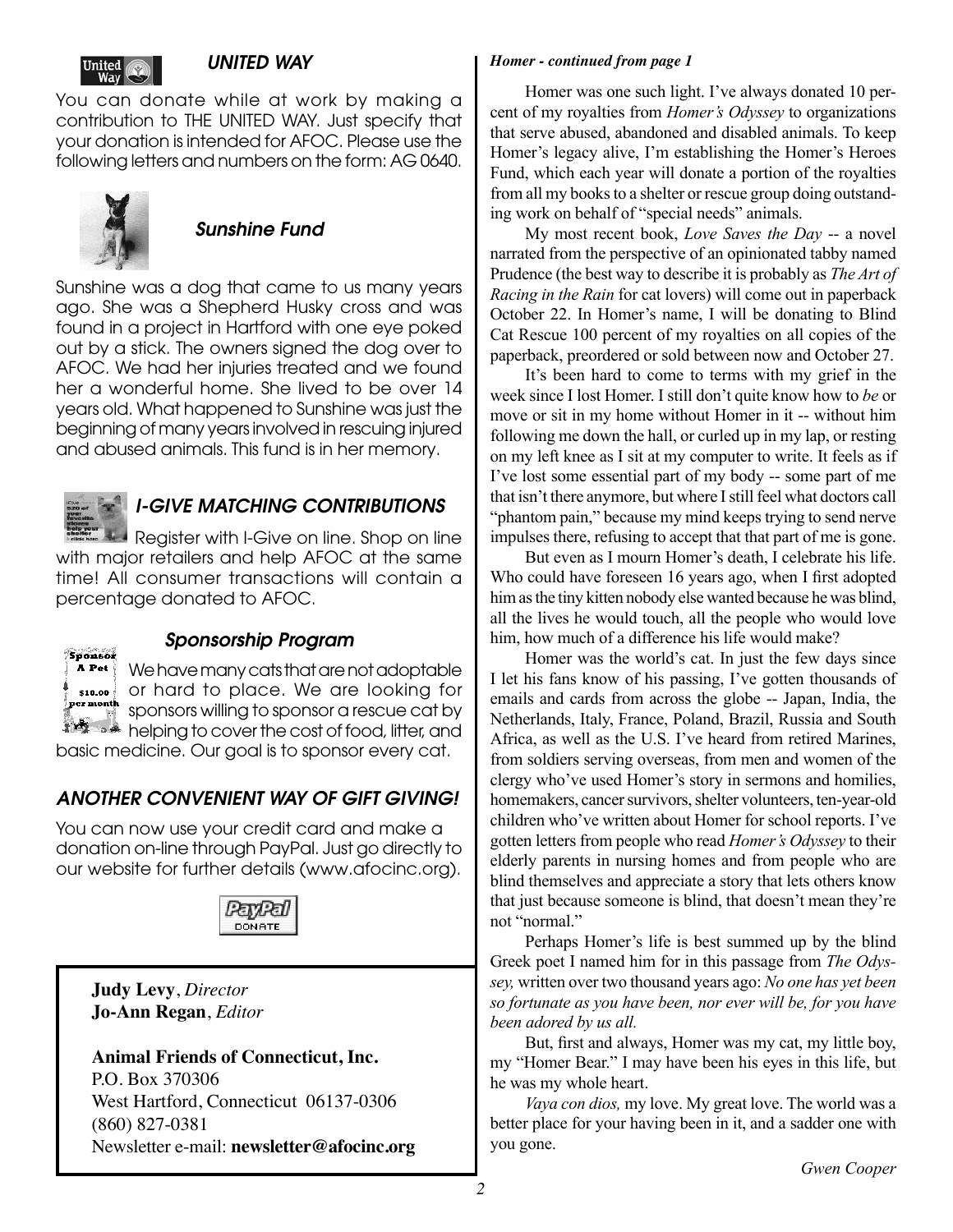## **ADOPTEE STORIES**

In September, 2010, we rescued a cat from Animal Friends of CT. His name was Edward, age 2. Since then, we have grown to love our domestic male cat. He is truly a big

part of our family. We changed his name to Cody, it seems to fit him.

Cody has a daily routine, just like we do. When the routine gets changed, he is not happy. Cody likes to have breakfast when we



do, enjoys play time, running around the house, playing with his toy mice, etc., and even stalking us, going after our feet, playing hide and seek from room to room/hallway.

Cody enjoys being brushed, pampered and also being the center of attention. In the evening, he expects to sit on my lap and then settle down for an hour or so watching TV with us and napping. Then, once we are asleep for the night, he will cuddle up at the foot of our bed for at least a few hours. In the morning, it's rise and shine at 6:00 a.m., ready for breakfast and the beginning of a new day.

Cody has captured our hearts. He is lovable, playful, curious, and full of energy; the best cat we ever had. Every day we laugh at something he does.

Thank you for placing the ad in our local newspaper because that is how we found Cody. Here is a photo of Cody. He is very happy and proud.

#### *Carolyn and Michael*

Hello Animal Friends,

Annie is one of five dogs and her mom that you saved several years ago in Hartford. She was posted on Pet Finders as part Shih Tzu and Boston Terrier. She is the most loving dog we have ever had. She sleeps with me and has her own pillow. She lives with Zoe, our Brindle Boston Terrier, and they really love each other. At dinner time, she dances on her hind legs and people say she should be in the circus. Thank you for all the good care you give to all your animals.

Sincerely, *Bob*





**LIFE WITH MOCHA**

I got Mocha at the end of May and it didn't take her long to make herself at home. Every morning when we get up, she walks to the porch door. She waits patiently for me to let her on the porch, where she goes to her favorite spot to watch for chipmunks and birds. When she gets tired of that, she comes in to eat breakfast, but it doesn't take her long before she's out on the porch again, enjoying her

favorite past-time, critter watching.

Out of the corner of her eye, she spots a chipmunk. She becomes so excited, she moves sideways and paws at the sliding door, all the while her tail is moving a mile a minute. When she's done, she jumps on her favorite chair and catches some zzz's in the warm sunlight.

Mocha has a very special place in my heart since the death of Moo, my other kitty. I would be lost without her. Thank you Animal Friends for my precious Mocha.

*Lisa*

#### **Who's the Lucky One?**

My family was heartbroken when our beloved cat, Spunky, died from intestinal lymphoma in May of 2012. We had adopted Spunky from AFOC seven years earlier and he was truly an exceptional cat. It took us some time to get over this loss and whenever one of us mentioned adopting a new cat, the majority always answered that it was "too soon." We held that position until the spring of 2013, when we learned about the rescue of mother cats May and June and their new born kittens, rescued from the streets of Hartford by a wonderful veterinary technician, who came across a man attempting to sell the kittens to passersby. She purchased the mother cats and their kittens. They all came under the protection and care of AFOC.

When we saw the picture of the kittens on the AFOC web page, we knew that it was time to adopt. We picked up our new kitten in June and, because of the events surrounding his fortuitous rescue, we named him Lucky. Since then, he has become a member of the family and we enjoy watching him confront each new household adventure. When Lucky is not sleeping on a lap or watching birds from the family room window, he is playing with his favorite toy, a straw. He particularly likes the straws we bring home from Burger King. Lucky gives us so much love and joy. We often ask, "Who was the lucky one?", Lucky or us?

*Jack*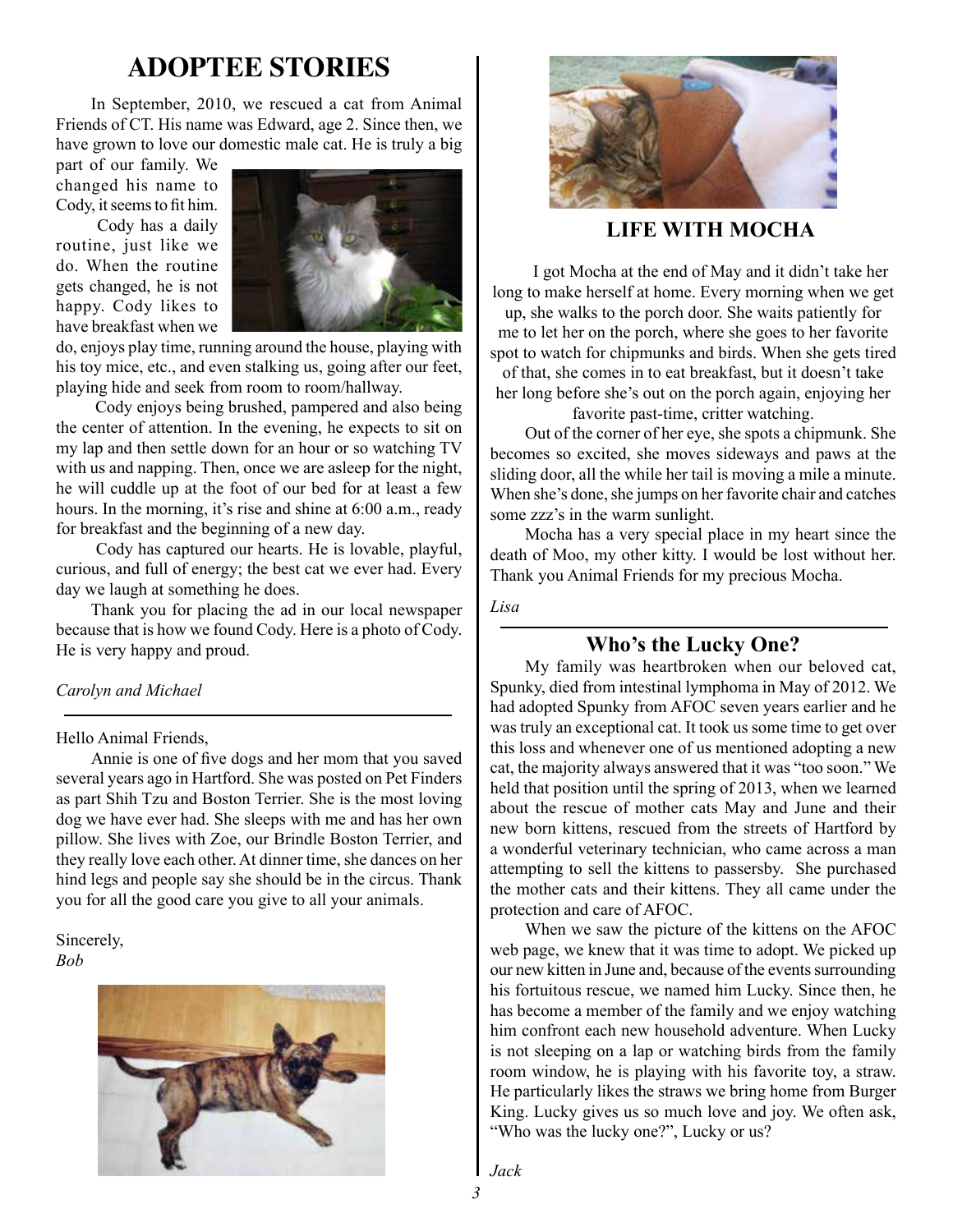## **IN LOVING MEMORY**

**Margaret:** A donation was given in memory of Margaret Zins.

- Betty Zins Reiber

**Helen:** Donations were given in memory of Helen Casey.

- Joseph Casey Helen & John Goodwin

**James:** Donations were given in memory of James Fentner.

- Amanda Nall Jo Anne Kokofsky Stewart Issac

**Judith:** Donations were given in memory of Judith Browne.

- Nancy & Lawrence Huston Sandra Presti

**Nancy:** Donations were given in memory of Nancy Huston.

- Carolyn Lind Felice Goldman Freda & Leonard Schwartz Joan & James Hickey Janet Davis Charles & Barbara Anthony Jr. Michael & Constance Jacobs Joan Cooper William & Donne Huston

**Phyllis:** Donations were given in memory of Phyllis Zins.

> - David & Rhea Vibber Celia Moffie Vaugh & Audrey Pengelly

**Shirley:** Donations were given in memory of Shirley Philips.

- Edith Heeber Thomas & Suzanne Horrigan

**William:** Donations were given in memory of William Janowetch.

Debra Debay<br>Debra Debay - Beverly & Myron Halpin Deborah & Roger Gaulin Chelsea Debay Debra Debay

 $\nabla$ **Buddy:** A donation was given in the memory of Buddy, pet of Lisa & David Martino. - Joyce Lance

**Annie:** A donation was given in the memory of Annie, cat of Judy & Mark Janas. - Joyce Lance

**Benjamin:** A donation was given in the memory of Benjamin, beloved poodle of the Parsadanov Family - Melinda Alexander

**Bentley:** A donation was given in the memory of Bentley to Mr. & Mrs. Lawrence Harder. - Constance Mazzarella

**Teddy:** A donation was given in the memory of the cat, Teddy.

- Sandra & Philip Fry

**Ursula:** A donation was given in the memory of the cat, Ursula.

- Barbara & James Vicino

**Mike:** A donation was given in the memory of the dog, Mike.

- Sally Pascus

**Helen:** A donation was given in the memory of Helen, much loved cat of Maria Battaglia. - Ellen Koch

**Simon:** A donation was given in the memory of Simon, beloved poodle of Jeri & Barry Mazel. - Joyce Lance

**Tiz:** A donation was given in the memory of Tiz, cat of 18 years to Joan Brodeur.

- Lorraire & Michael Brodeur

**Sophie:** A donation was given in the memory of the Korris family dog, Sophia.

- Lori & Jeff Sard

**Brooksie:** A donation was given in memory of my dog, Brooksie.

- Ursula G. Korzenik

pet of Nicole Juno.<br>Matthew Pasternak A donation was given in the memory of the beloved pet of Nicole Juno.

Matthew Pasternak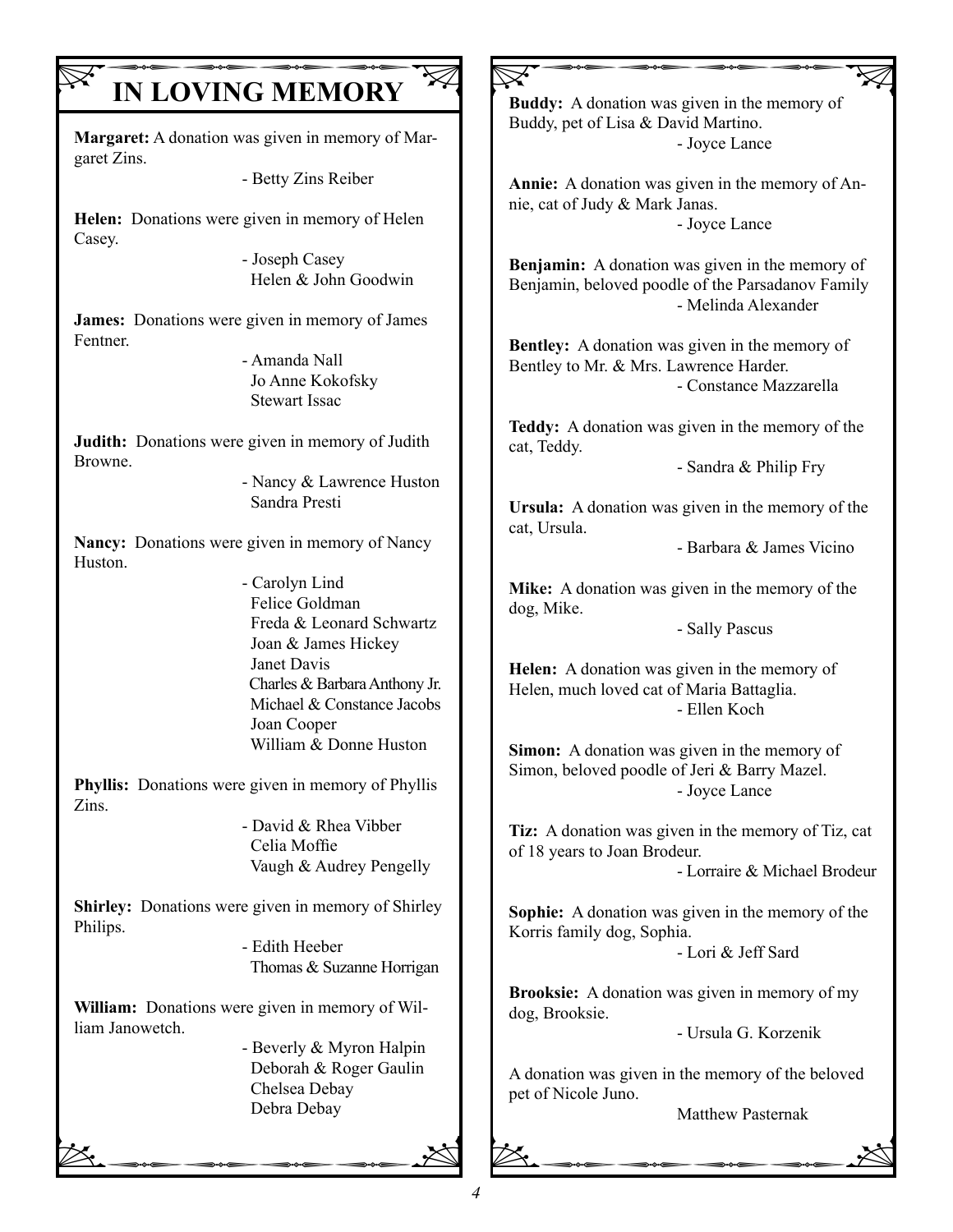## **SPECIAL DONATIONS**

**Darlene:** A donation was given to acknowledge Darlene Smith's 50<sup>th</sup> birthday. - Christopher Varney

**Sasha:** A donation was given to acknowledge Sasha's birthday.

- Virginia Glienke

**William:** Donations were given in honor of Grandson William Oliver.

> - George Oliver Molly & Bruce Louden Lauren Hangland

**William:** Donations were given to acknowledge William Oliver's birthday.

> - Jacob Winnie Kevin Kolodziejczyk

**Sharon:** A donation was given to acknowledge sister-in-law, Sharon Zeitz' birthday. - Kenneth Zeitz

**Jean:** A donation was given to acknowledge sisterin-law, Jean D. Festa's 60<sup>th</sup> birthday. - Katherine & Brian Donohue

**Augustus:** A donation was given in honor of Augustus and his best friend, Mr. Beans. - Elaine & Paul Dinto

**Dr. Tom:** A donation was given in honor of Dr. Tom Morganti.

- Nicola Rubinow

**Dr. J:** A donation was given in recognition of Dr. J. Baujin, Artistic Dental Medicine. - Joann Segalla

**Marvin & Willis:** A donation was given in honor of Marvin & Willis Lams

## **Pet Emergency Kit Recommendations**

Living in the Northeast brings many wonderful and beautiful seasons. As last year, we were 'blessed' with an October storm which impacted our daily lives in our ability to feed, clothe and shelter our human and four-pawed family members. If you have already made a pet emergency kit then kudos to you for being prepared. If not, then we'd like to make these recommendations (in part taken from the ASPCA website):

- 1. 7-10 days' worth of canned (pop-top) or dry food (be sure to rotate every two months)
- 2. Treats and favorite toys
- 3. Bottled water or containers of tap water: 7-10 days' worth for each person and pet (store in a cool, dry place and replace every two months). Suggest one gallon per day per person/pet.
- 4. Disposable litter trays (aluminum roasting pans are perfect)
- 5. Litter or paper toweling and scooper device
- 6. Liquid dish soap and disinfectant
- 7. Disposable garbage bags for clean-up
- 8. Pet feeding dishes
- 9. Extra collar or harness as well as an extra leash
- 10. Photocopies of medical records and a waterproof container with a two-week supply of any medicine your pet requires (Remember, food and medications need to be rotated out of your emergency kit—otherwise they may go bad or become useless.)
- 11. A traveling bag, crate or sturdy carrier, ideally one for each pet
- 12. Flashlight and extra batteries
- 13. Blanket (for scooping up a fearful pet)
- 14. Recent photos of your pets (in case you are separated and need to make "Lost" posters)
- 15. Especially for cats: pillowcase, toys, scoopable litter
- 16. Especially for dogs: extra leash, toys and chew toys, a week's worth of cage liner.

*Do you have other suggestions? If so, please send them to newsletter@afocinc.org and we'll publish suitable suggestions in our next newsletter.*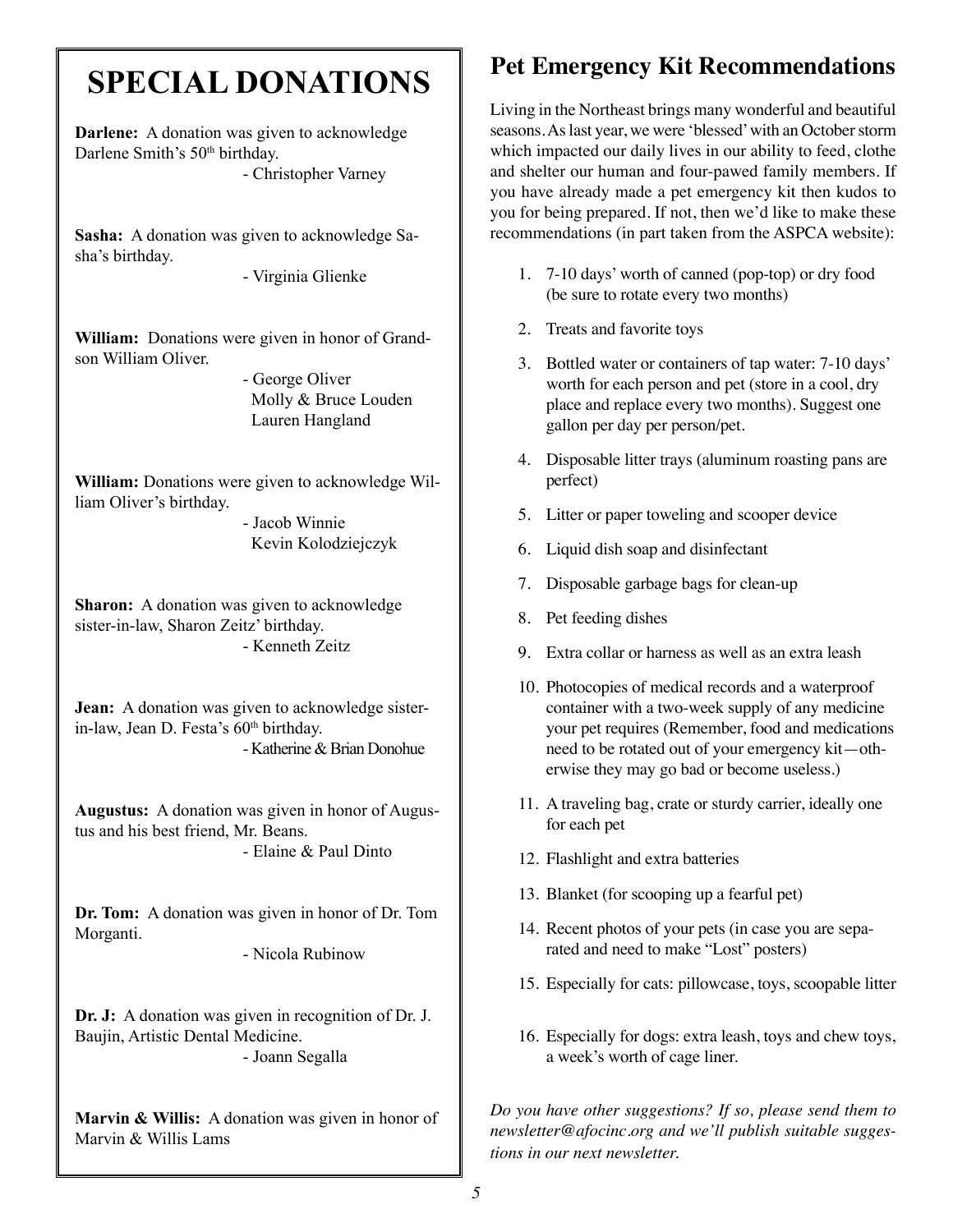## **BONDING WITH MARABELLE**



Some retired empty nesters get wanderlust and want to travel all the time. We were looking for a way to enhance our daily routine at home. Our friends have two very cute little dogs and we were smitten. We began to look for a dog of our own. We found Marabelle's picture on a website and adopted her through AFOC. She's an adorable two year

old Shih Tzu. We brought her home in August and life here is hardly ever dull.

We have all completed a family companion class, which the veterinarian recommended. The three of us bonded immediately, but we needed some strategies to help her adapt to her new life. She's enlarging her circle of doggie and human friends. The positive reinforcement and treats really help to build up her trust.

If you are in our neighborhood, you will see us out and about. We have red coats, even Marabelle! We will be sure to wave and she will wag her cute little feather tail.

*Patricia* 

## **I'M IN NEED OF A HOME**

Dottie is a sweetheart with a broken heart. She came to us about two years ago expecting, but unfortunately, none of her kittens survived. She is a stunning black brown tabby whose colors are striking. She totally enjoys looking out the window and is completely mesmerized by the birds at the shelter's feeders. You could say she is a dedicated bird watcher. She is still as playful as a kitten and enjoys it when people participate with her. Dottie is very active and can amuse herself easily. She is not a lap cat, but is always ready to play. She is a beautiful girl with a very friendly personality and a totally independent soul. For more information, call the shelter at 860-827-0381.



## **ROSIE & SAM'S FOREVER HOME**

I called Animal Friends of CT because I had a wonderful cat, Tiger, that I adopted 12 years ago from this organization. He fell ill, and within 12 hours, he had to be put down because of complications. I was very upset. The next day, I called and inquired about adopting again. I have the space and love for two cats, if there were two who had to go together. I was told to contact Barbara, who explained about Sam and Rosie. My mom and I arranged to visit them on Friday, November 1st.

When we arrived at the shelter, Sam was shy and jumped back into his crate. Rosie was friendly and inquisitive toward me and mom early on. After petting Rosie awhile, I sat on the ground and Sam came over to me. He let me pet him around his neck and he started purring. After going back and forth from Sam to Rosie, I was sure we could make a great home for them both. We picked them up on Saturday, November 2nd. They settled in my family room at first. After several days, I moved the food out to the kitchen. Sam is still a bit shy, but has explored the house. Rosie is everywhere. They are both a joy to everyone who has met them. Rosie does not hiss at Sam at all anymore. They play together and nap on the couch next to each other. I have a fireplace and Rosie loves to sit in the warmth of the fire. Sam loves to sleep on the couch or my bed. They are eating well and playing on their new cat terrace. They are both very loving and happy.

Thanks,

*Penni*



*Rosie sitting on the counter*

## **TO OUR READERS**

If you are receiving duplicate copies of our mailings, please let us know at newsletter@afocinc.org and we will make the appropriate change.

Thank you, *AFOC Staff*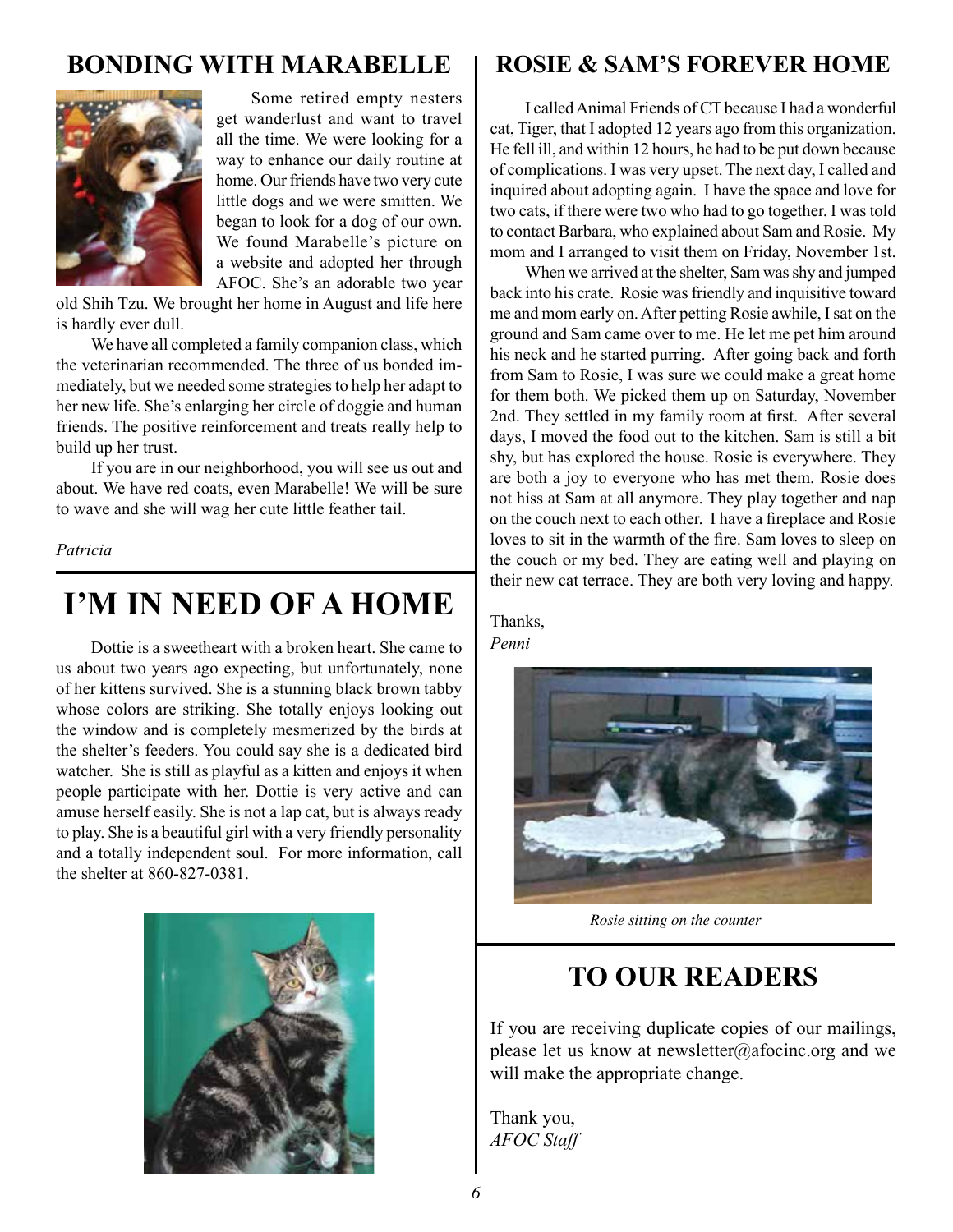

#### **Raisins are not for dogs.**

I love summer barbeques and picnics with friends and family, but as a veterinarian they are one of my worst nightmares. I see a lot of pets that are sick after getting into something they shouldn't have during an outdoor feast with human food. Unfortunately, many people lose their pets to what I like to call "picnic poisons." With spring approaching, it's important to educate yourselves on the do's and don'ts of picnicking with your pooch.

We love having our pets be a part of the outdoor fun, because after all, they are part of the family. But as we become wrapped up in the excitement of the festivities, it's easy to lose track of what our dogs and cats are up to. Our pets are not only great at finding food, but they have had 10,000 years to perfect their begging methods as well. While picnic guests mean well when offering tasty tidbits to our cats and dogs, our pets do not know to refuse foods they shouldn't eat. So it's important for us as their caretakers to be well informed, and to be sure our guests are informed as well.

So let's talk about the most harmful:

#### **Grapes, Raisins & Currants**

The consumption of these fruits causes acute kidney failure in dogs. If you discover that your pet has ingested grapes, raisins, or currants, call your veterinarian immediately – this is an emergency.

#### **Caffeine**

Our pets are more sensitive to the effects of caffeine than we are. While 1-2 licks of coffee, tea or soda won't likely cause harm, ingesting moderate amounts can easily cause death in a small dog or cat.

#### **Chocolate**

Chocolate is a pet poison. Just remember – the darker the chocolate, the more dangerous it is. While a few M&Ms or a small drip from a 'smore accident may not cause harm, a large helping of chocolate cake or a pan of brownies is toxic for your pet.

#### **Alcohol**

While it may seem funny and cute to give the pooch a sip of beer, even small amounts of alcohol can cause lifethreatening toxicity in our pets. And it's not just drinks, but alcohol-soaked desserts like rum cakes and others that can poison a cat or dog.

#### **Onions, Garlic, Chives & Leeks**

Many dog treats contain garlic –but it's such a small amount that it's negligible. However, if a cat or dog consumes a pan of sautéed onions, garlic, or leeks, there's going to be trouble. These vegetables cause red blood cell destruction which results in anemia. Ingesting even 0.5% of his/her body weight in onions or garlic can be fatal for a dog. And cats are even more sensitive.

#### **Fatty Table Scraps**

Meat scraps, butters, oils, etc. can cause pancreatitis in pets and should be avoided.

#### **Corn Cobs**

Corn cobs are not toxic, but they cannot pass all the way through the digestive system and will get stuck in the intestines causing a potentially life-threating obstruction.

If you have discovered or suspect that your dog may have ingested any of the potentially toxic foods mentioned above, it is important to note three key components; How big is your pet? What/How much did they ingest? When did this occur? Then call your veterinarian or poison control with that information.

My best advice is to keep pets on a leash or indoors while there is food around. This will prevent them from either being fed or lapping up something that might ultimately kill them. But keep in mind that while it seems like there are an awful lot of no-no's, there are actually many human foods that are healthy and safe for our pets. Those include:

**Apples Peas Green beans Popcorn (plain – no salt or butter) Carrots Sweet Potatoes Zucchini and summer squash Winter squash Ice Chips (Freeze cubes of diluted beef or chicken broth for a real frozen treat!) Lettuces Blueberries**

*About the Author: Corey Shagensky, DVM, is Dr. Corey Shagensky, founder and owner of Progressive Animal Wellness (PAW) in Avon. He has been practicing veterinary medicine since earning his degree from Cornell University in 2004. He is a member of the American Veterinary Medical Association, Connecticut Veterinary Medical Association, the Avon Chambers of Commerce, and the Connecticut Alliance for Business Opportunities. His areas of particular professional interest include dermatology, endocrinology, oral health, and preventive medicine. Connect with PAW on Facebook and Twitter, too.*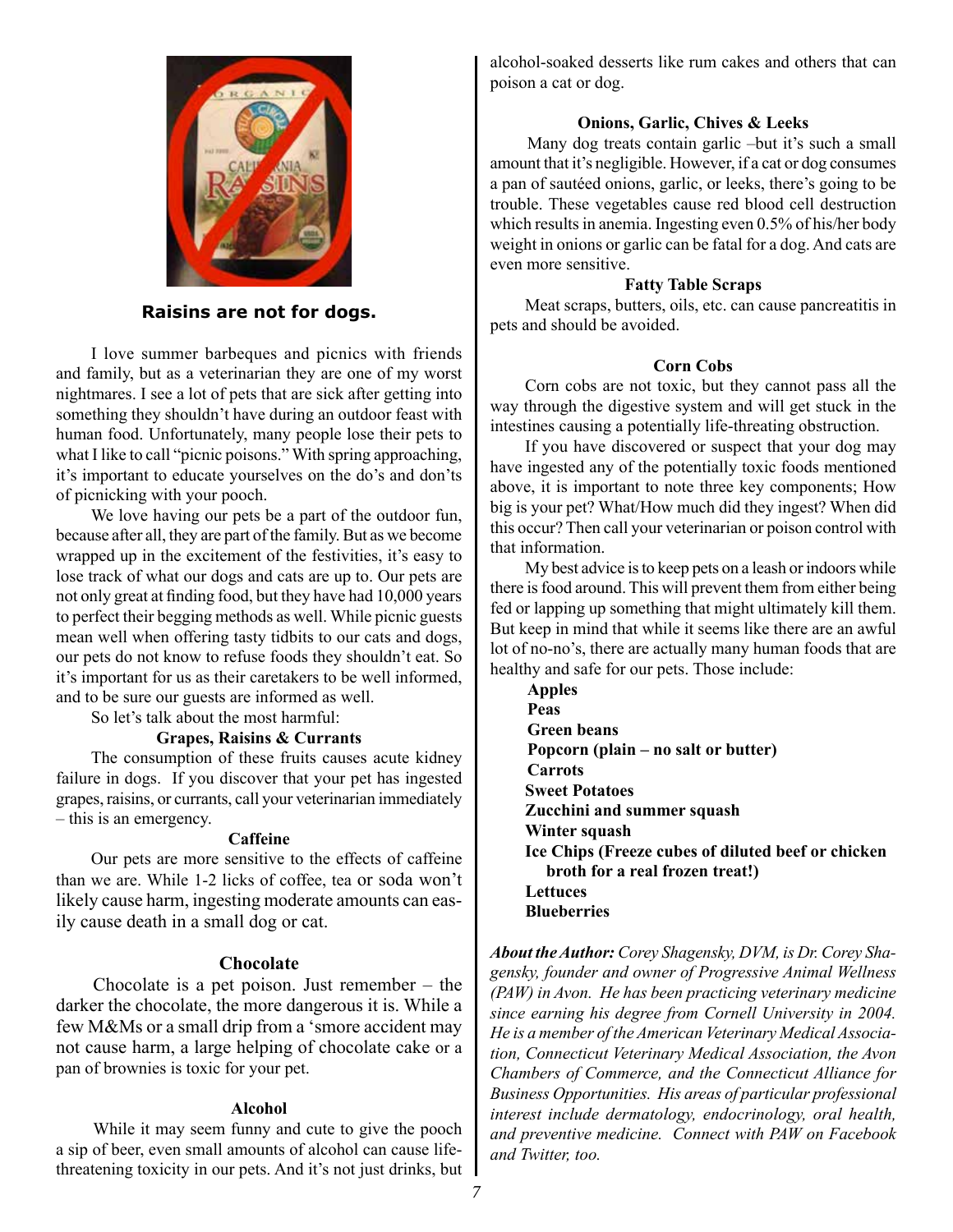## **A VOLUNTEER'S LABOR OF LOVE CHICO**



The call came one day early March. It was Judy from AFOC. She asked if I could taxi one poor cat from one vet to another. I had done this a few times before and only brought one kitten home with me, even though my heart said to bring them all here. This cat was a gray and black tiger with fur pretty much only around his head. He was pathetic! Every bone stuck out of his little frame and even an untrained eye could tell that he was very ill. Our trip to the other vet was uneventful as opposed to my other "passengers" who wailed as if I had caught their heads in the car door. I dropped Chico off and waited for Judy's call to let me know his diagnosis. It seemed that poor Chico was doomed. He had a host of problems, including a previously broken back. Some deranged person had kicked him so hard that three vertebrae had been broken. This news saddened us, but did not surprise us, as Chico had been removed from a neglectful home in the first place. Judy was distraught because his life expectancy was about four more months. Chico was deemed unadoptable and was sentenced to live his remaining days at the Avon vet where he would receive wonderful, loving care, but live in a cage.

My heart went out to the little guy knowing that he had never had a loving home, so I surprised myself by blurting out "I'll take him." In mid - March, an odd looking specimen of a cat joined my other three handsome dudes for his final forever home.

The going wasn't easy. My three were leery. The calico, being her usual feisty self, swatted him immediately with her front paw. Poor Chico, who had been declawed and was barely able to stand, just looked back. The other two just walked around him sniffing. He soon was somewhat tolerated and eventually became one of the group.

His daily regime was daunting. He received insulin twice a day for his diabetes, a medication to keep his brain tumor from growing, a diuretic to keep fluid from building up in his system and plenty of food to gain weight and stabilize his frail body. Then there was the ever present problem of not exactly remembering to use the litter box.

On the flip side, Chico was forever grateful. He was my lap cat, my ever present shadow and the stealer of my heart. I fell in love with him immediately. When I sat down, he was right in my lap. We had bonded!

Four weeks went by and to everyone's amazement, not only was he still here, but he had gained weight, his fur was growing in, and he was finally playing with his cat toys. This went on for an amazing six and a half months. He had a home where he was wanted and loved.

One night in August, his breathing became so labored that there was no more help that any vet could give him. He died peacefully in my arms as I held him tight and told him one more time that we loved him.

Thanks to Judy, Animal Friends, and all the Drs. And vet techs that did not give up on him. He finished his life in a forever home with all the dignity that a cat deserves.

WE ALL MISS YOU CHICO.

*Elizabeth*

## **From the Kitchen**

**Cheesy Dog Cookies**  Makes: 3 dozen

#### **Ingredients:**

2 cups All-Purpose flour -- unsifted 1 1/4 cups cheddar cheese -- shredded 1/2 cup Vegetable oil 4 tablespoons Water -- (4 to 5)

#### **Preparation & Cooking**

Combine everything except water. Whisk in food processor until consistency of cornmeal. Then add water until mixture forms a ball. Roll it into 1/2" thickness and cut into shapes. Bake on ungreased cookie sheets about 10 min. (depending on size of shapes) at 400. Cool and store in refrigerator.

#### **CAT CRACKERS**

#### **Ingredients:**

6 ounces of undrained tuna 1 cup cornmeal 1 cup flour 1/3 cup water

#### **Preparation & Cooking**

Preheat the oven to 350 degrees. Measure all of the ingredients into a bowl and mix thoroughly with your hands. Roll out to 1/4 inch thickness and cut into treat sized pieces. Place on a greased cookie sheet. Bake for about 20 minutes or until golden. Let cool. Give to your cat and watch them gobble it up.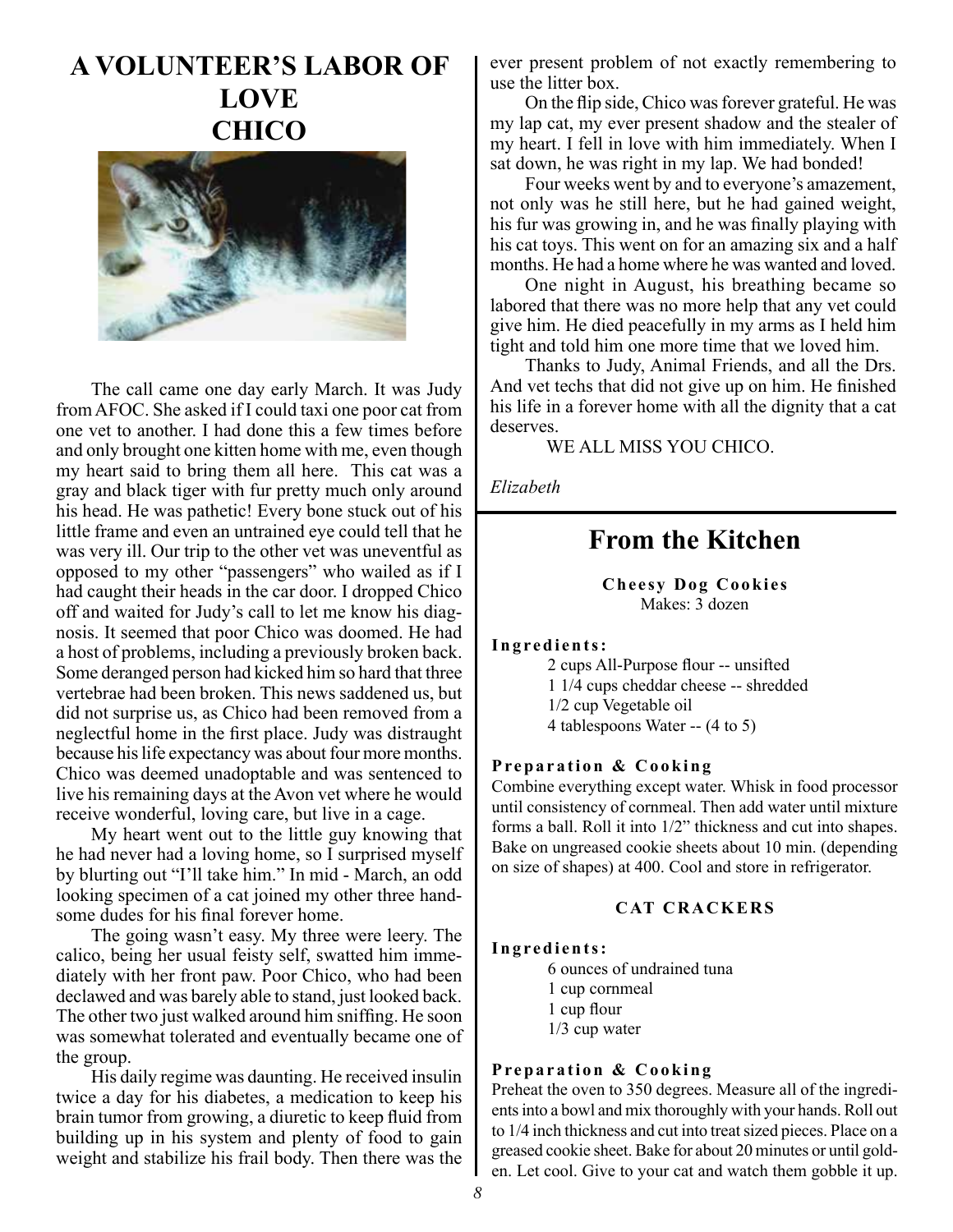# FLATBREAD BENEFIT MAY 13

This year's benefit will be held on Tuesday, May 13 with Scot Haney once again hosting the event. It has been a huge success over the past 5 years and a chance for many of our members to get together and have a great time. I will not be going door to door asking for donations this year; therefore, I need your help.

I am asking each one of you to get one donation that will be auctioned off during the evening. It can be anything. In the past, we have had many gift certificates from restaurants, gas stations, and other retail outlets. We have also had a certificate for teeth whitening from a dentist, a bicycle, and home-made pottery. Easy donations are gift cards that you bought or received and never intend to use, a gift that you received and have no idea what to do with it, or something that you bought by mistake and cannot return. If each one of you would ask your employer, friend or business that you frequent to give a donation of a product or gift certificate, we will have enough items for the auction. Of course homemade items such as gift baskets, quilts, and paintings also sell well. I can send you a tax donation letter for anything that you donate.

I am guessing that if you are approaching a person or business that you know very well, a letter of introduction would not be necessary. But if you would like one, please let me know the name you would like it written to and I will type one up for you.

Please help this year to make the benefit a success. You can reach me at LlylacLama@aol.com

*George*

## **AFOC TAG SALE**

It's never too soon to start organizing all those treasures you don't need any more because the Tag Sale will be here before you know it! Donors can start dropping off donations on May 1, 2014 at the tag sale site at 159 Nod Rd., Weatogue section of Simsbury. Please do not bring any donations after Thur. May 29. The sale is planned to run Fri., May 30 2-7PM, Sat., May 31 8AM-5PM and Sun., June 1 8AM-5PM. AFOC members are also welcome to shop Thur., May 29, 10AM-5PM, which might be a great time to coordinate donation drop off with shopping!

Please donate only those items which are in very good or better condition. We cannot accept used clothing or shoes, mattresses, very large furniture, appliances or excercise equipment. Please do not leave anything containing gasoline or freon. Items can be left in one of the garages; doors remain closed for security. If you feel you would have difficulty opening a garage door, please arrange for a drop off time and I will be glad to assist. Unfortunately, we cannot pick up donations.

Please feel free to contact me via email at: akoiv1@hotmail. com or call me at 860-833-7674. Please consider volunteering for a few hours or a few days! I'm looking forward to hearing from you.

### **MAKE A DIFFERENCE**

Obviously, if you are reading this Animal Friends of Connecticut (AFOC) newsletter, you enjoy and love animals and are probably wishing you could help each and every one of them. Well you can and it won't cost you any money. If each of you would take just one donation canister from AFOC and ask a local business that you frequent, if you could place it at their checkout counter, you would be amazed at how much money you could raise for each and every animal under AFOC's care. All you need to do is call 860-827-0381 and ask AFOC to mail you a donation canister. After receiving it, ask and place it at a business that you already support then check on it every couple of weeks. Count the paper money, bring the coins to a bank or business that offers free coin counting and then send a check or money order to AFOC. That's it!!! It's simple to do and so rewarding knowing that you can and are helping all the animals being cared for by AFOC.



This is a photo of Leo the cat sitting on Santa's reindeer greeting customers at the Garden Barn Nursery in Vernon, CT. The Garden Barn has two AFOC donation canisters at their check- out counters. A big thank you to Garden Barn and Leo!!

As you already know, AFOC is a non-profit, no kill, all volunteer organization dedicated to saving injured, abused, and handicapped dogs and cats. Donations are the only way AFOC can provide food, shelter, and much needed medical care for these animals.

I have been a volunteer for AFOC now since November of 2006 and have raised over \$14,000 for them by placing donation canisters around my local area. I hope you will too. Just one donation canister can make a big difference in the lives of these neglected animals.

Please help by calling AFOC at 860-827-0381 or e-mail them at afoc@afocinc.org.

I would like to thank the following businesses for allowing me to place an AFOC donation canister at their checkout counters and for their customers for donating and making a difference in an animal's wellbeing.

> The Garden Barn, Vernon, CT Geissler's Supermarket, Somers, CT Ellington Animal Clinic, Ellington, CT Agway of Ellington, Ellington, CT Liquor World, Ellington, CT Chuck Wagon Restaurant, Ellington, CT Mark's Country Wine & Liquors, Ellington, CT

*Karen Wendhiser, Volunteer*